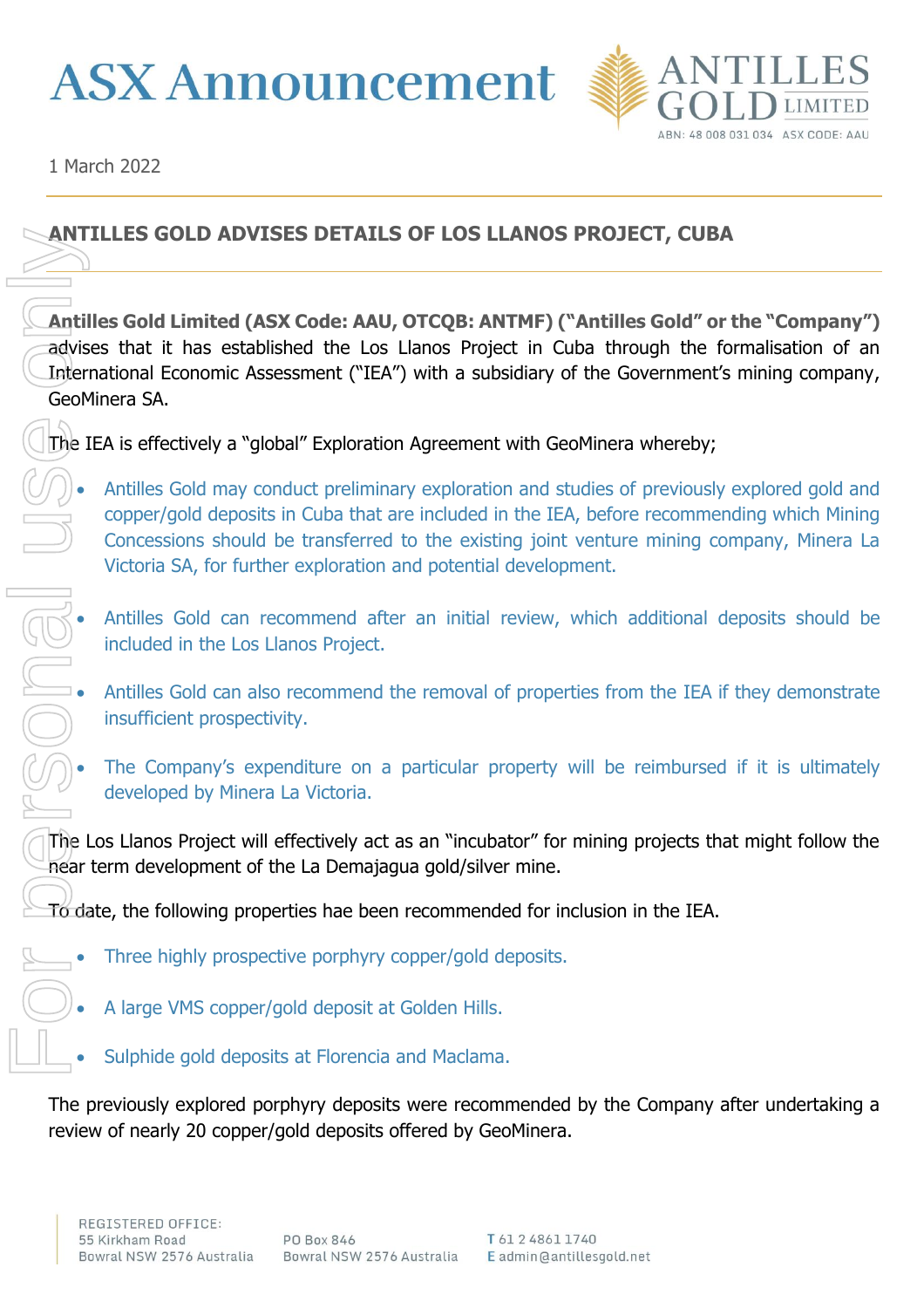Two of the three deposits are 4km apart in volcaniclastic rocks intruded by individual porphyry clusters of large dimension and present excellent exploration targets for a major copper/gold open pit operation.

The Company will advise geological details, and the prospectivity of the various properties listed in the IEA, and the intended work programs and budgets, once agreed with GeoMinera.

Antilles Gold is in the process of establishing an office in Camaguey in south east Cuba that will operate with a group of geologists and support staff to undertake the planned activites.

The Company's Australian Exploration Director, Dr Chris Grainger, will act as General Manager for the Project. Dr Grainger, is a highly experienced geologist with a background of important gold and base metals discoveries in Central and South America, and has the added advantage of fluency in Spanish.

The Los Llanos exploration team will commence the following activites in mid 2022:

- Interpretation of existing data.
- Detailed geological mapping.

• Ground magnetics and induced polarisation (I.P.) geophysical surveys.

After this program, a decision will be made on which properties justify preliminary drilling and scoping studies by Antilles Gold in 2023, prior to their possible transfer to Minera La Victoria for potential development.

The pipeline of current development opportunities, and those that may be added in the future, should assist the partnership with GeoMinera to achieve its aim of progressively establishing Minera La Victoria as a substantial mining company in Cuba.

Mr Brian Johnson, Executive Chairman of Antilles Gold commented that he was particularly excited by the prospect of an experienced exploration group moving forward with the identification of what could be the project to follow the La Demajagua open pit mine, which was nearing development commencement.

He also said how pleased the Board were to have such an experienced and successful explorationist as/Dr Grainger managing this new phase of the Company's progress, and was sure that shareholders will be as enthusiastic as Dr Grainger is about the scale and prospectivity of the porphyry copper/gold deposits when the relevant geological data, and the proposed work program can be published after finalisation with GeoMinera. The Contract Contract Contract Contract Contract Contract Contract Contract Contract Contract Contract Contract Contract Contract Contract Contract Contract Contract Contract Contract Contract Contract Contract Contract Co

**END**